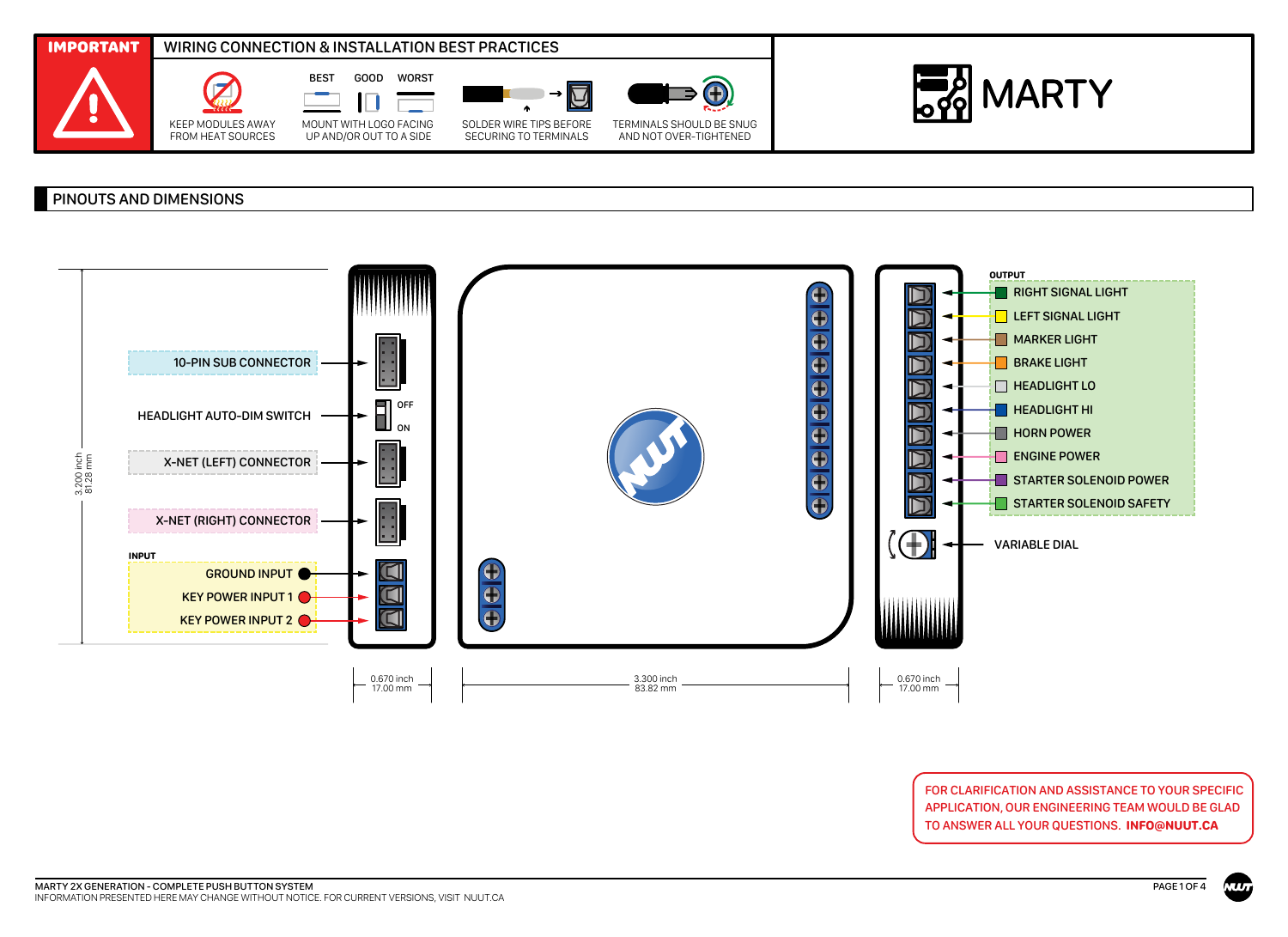

## SPECIAL BUTTON FUNCTIONS



FOR CLARIFICATION AND ASSISTANCE TO YOUR SPECIFIC APPLICATION, OUR ENGINEERING TEAM WOULD BE GLAD TO ANSWER ALL YOUR QUESTIONS. **INFO@NUUT.CA**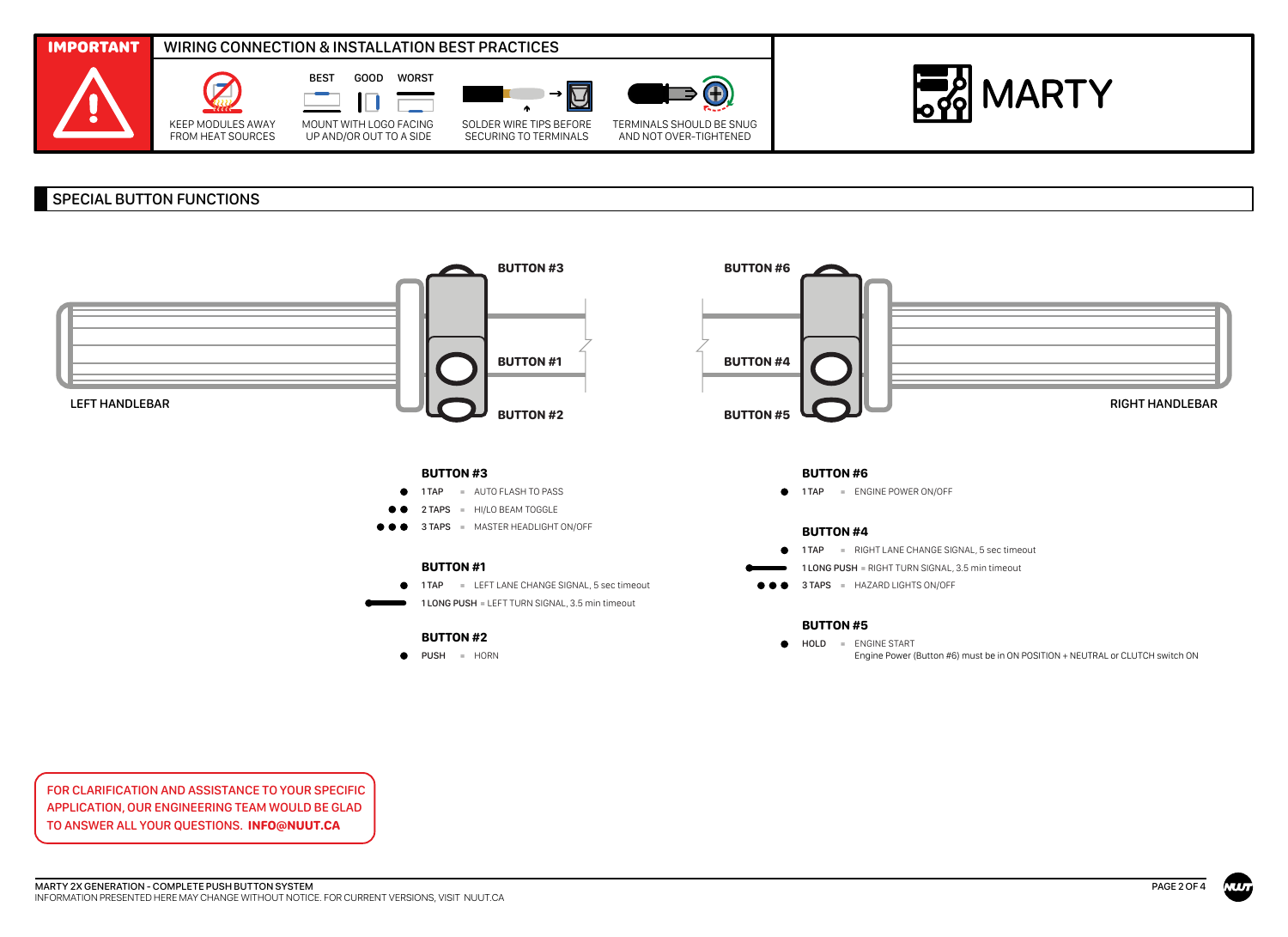